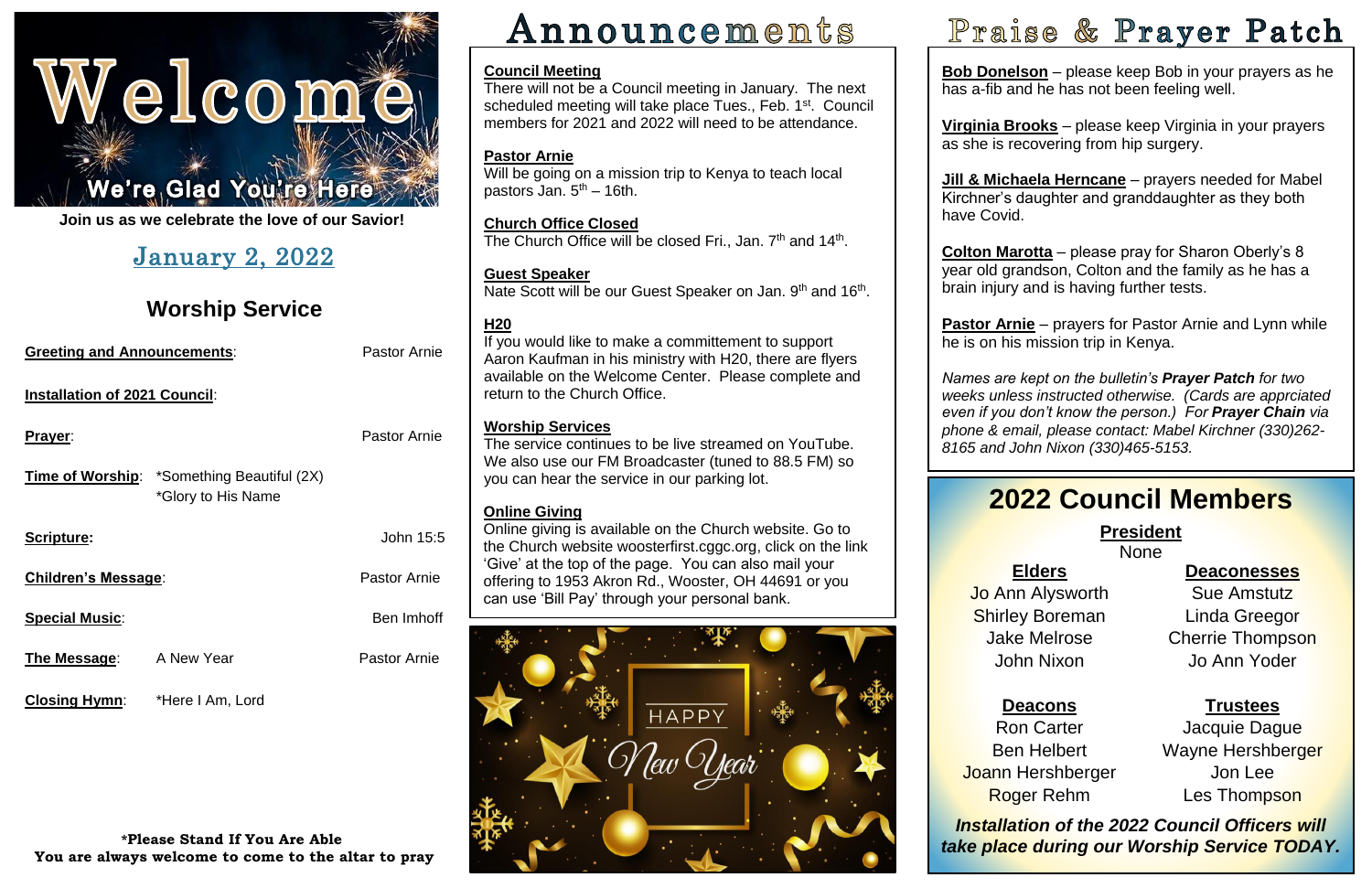# Scripture

### **John 15:5 NIV**

**<sup>5</sup> "I am the vine; you are the branches. If you remain in me and I in you, you will bear much fruit; apart from me you can do nothing.**

## Sermon Notes

- **I.** First, Find time for **William**
- **II.** Second, Stay or become \_\_\_\_\_\_\_\_\_\_\_\_\_\_\_ in

a local \_\_\_\_\_\_\_\_\_\_\_\_\_\_\_\_\_\_\_\_\_

- **III.** Third, Choose to become a regular
- **IV.** A fourth put any undesirable

 $\mathcal{L}_\text{max}$  , we have the set of the set of the set of the set of the set of the set of the set of the set of the set of the set of the set of the set of the set of the set of the set of the set of the set of the set of

\_\_\_\_\_\_\_\_\_\_\_\_\_\_, into the hands of God

 $\qquad \qquad , \qquad \qquad \qquad .$ 

# Week at a Glance **TODAY: 8:00 a.m.** Bible Study

|                        | $9:15$ a.m.<br>$10:30$ a.m. | <b>Sunday School</b><br>Worship      |
|------------------------|-----------------------------|--------------------------------------|
| TUES $4th$ :           | 4:45 p.m.                   | <b>TOPS</b>                          |
| WED $5th$ :            | $9:15$ a.m.                 | <b>Women's Bible Study</b>           |
| THUR 6 <sup>th</sup> : | 8:30a.m.<br>$10:30$ a.m.    | <b>Line Dancing Class</b><br>Al-Anon |
| FRI $7th$ :            | <b>Church Office Closed</b> |                                      |

# Attendance Last Sunday

Offering Last Sunday **\$6,497.00**

# **First Church** of God

# Ministerial Staff

**Senior Pastor: Arnie Kaufman** Home Phone: (330) 264-6388 E-mail: [pastor@woosterfirst.cggc.org](mailto:pastor@woosterfirst.cggc.org) Office Hours: 9:00 a.m. – 1:00 p.m., Monday - Friday

**Secretary: Amanda McVay-White**

Church Phone: (330) 262-3691 E-Mail: info@woosterfirst.cggc.org Office Hours: 7:30 a.m. – 12:30 p.m., Monday - Thursday

### **Contact Us At …**

1953 Akron Road Wooster, OH 44691 Web: [www.woosterfirst.cggc.org](http://www.woosterfirst.cggc.org/) E-mail: info@woosterfirst.cggc.org Phone: (330) 262-3691 Facebook: First Church of God





YouTube QR Code